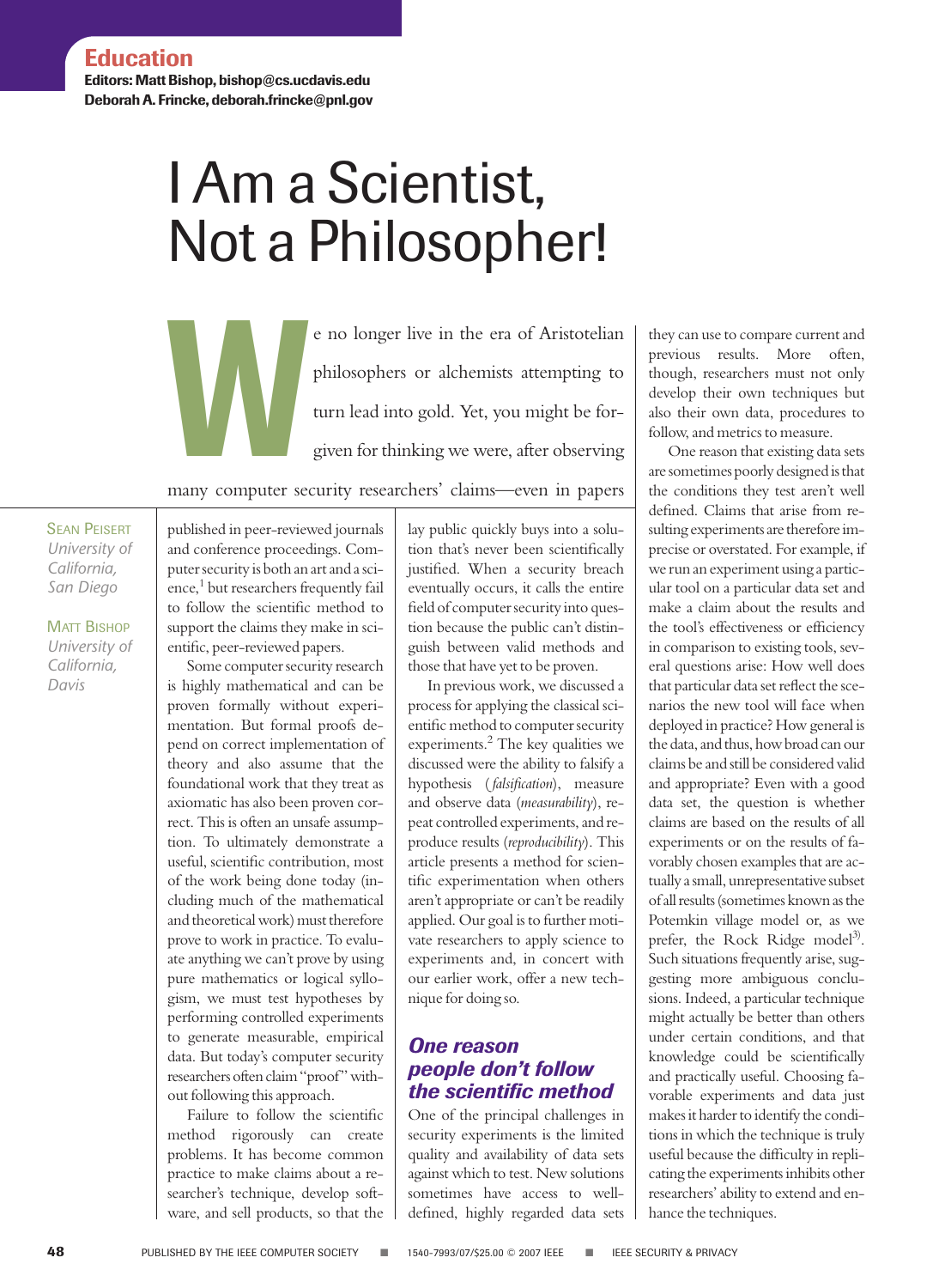Consider the problem of measuring effectiveness in intrusion detection. A large number of papers have been published—and continue to be published—that use the controversial Lincoln Labs network intrusion detection data sets (www.ll.mit.edu/ IST/ideval/data/data\_index.html) in evaluating their own techniques, despite the problems known in doing  $\mathrm{so}^4$  (For more information on Lincoln Labs' intrusion-detection data, see Basic Training on p. 65.) Unfortunately, creating new data sets is challenging, and getting them widely adopted (to facilitate direct comparisons among methods) is perhaps even harder. Furthermore, even researchers who create their own data sets often run their experiments under variable conditions, such that even if they properly captured the data set, no one could reproduce the experiment to validate it.

Of course, conducting falsifiable, controlled, and reproducible experiments by applying the classical scientific method to computer security isn't always possible. We now discuss a new approach for experiments.

## *Our idea for designing experiments*

In our own work with computer forensics, we've discovered that there isn't even a forensic equivalent to the Lincoln Labs data sets to compare our techniques against. Of course, even if there were, who would want to use it? In forensics—which attempts to answer such questions as how an intrusion occurred and what happened during it—a measure of effectiveness would probably be based largely on experiments with humans, and, as far as we're aware, no such previous, standardized experiments against which to compare have been published.

In some cases, there simply isn't a good way to use syllogism, or comparisons with existing data sets, and there's no practical way to conduct exhaustive experiments using human subjects. An alternative method is needed.

We've previously used a meth $od^{5,6}$  in which we chose a set of experiments because they covered all classes of two flaw domains, as enumerated in the seminal Research into Secure Operating Systems (RISOS) and Protection Analysis (PA) reports,  $7,8$  which are generally accepted as complete. (Note: when referring to the classes enumerated in the PA report, we use the revised hierarchy described by Peter Neumann.9 ) In forensics, a large enough collection of examples with overlapping coverage of the flaw domains might be sufficient to let investigators analyze any attack in the same flaw domains as the specified attacks. We suspect that this technique will be generalizable to fields in computer security other than forensics. Therefore, experiments based on well-accepted flaw classifications, used to evaluate model implementations, should be effective for most of the situations these flaw domains cover. Of course, our own assertion must be validated! To test this method, we must observe how it works in reality.

Consider the following list of RISOS flaw domains:

- 1. Incomplete parameter validation
- 2. Inconsistent parameter validation
- 3. Implicit sharing of privileged or confidential data
- 4. Asynchronous validation or inadequate serialization
- 5. Inadequate identification, authorization, or authentication

#### PA flaw domains:

- 1a. Improper choice of initial protection domain
- 1b. Improper isolation of implementation detail (exposed representations)
- 1c. Improper change (data consistency over time)
- 1d. Improper naming
- 1e. Improper deallocation or deletion (residuals)
- 2. Improper validation (of operands and queuemanagement dependencies)
- 3a/b. Improper synchronization (indivisibility and sequencing)
- 4. Improper choice of operand or operation (critical operation selection errors)

Now consider the 1988 Internet worm, which exploited a bufferoverflow vulnerability in fingerd and several problems with other Unix programs, including sendmail, to break into systems. The attack didn't damage the software on the systems, nor did the worm attempt to gain root access, but it did cause denial-of-service attacks by attempting to propagate to as many machines as possible from those it had infected. The worm's ultimate goal was to spread.<sup>10</sup>

Because it involved several distinct attacks, the worm also crossed multiple flaw classifications:

• cracking encrypted passwords from /etc/passwd by running

**In some cases, there simply isn't a good way to use syllogism, or comparisons with existing data sets, and no practical way to conduct exhaustive experiments using human subjects.**

6. Violable prohibition/limit

7. Exploitable logic error

Now, consider the following list of

significantly enhanced version of crypt (violates RISOS 3, RISOS 7, PA 1a, and PA 1b);

• bug allowing a buffer overflow of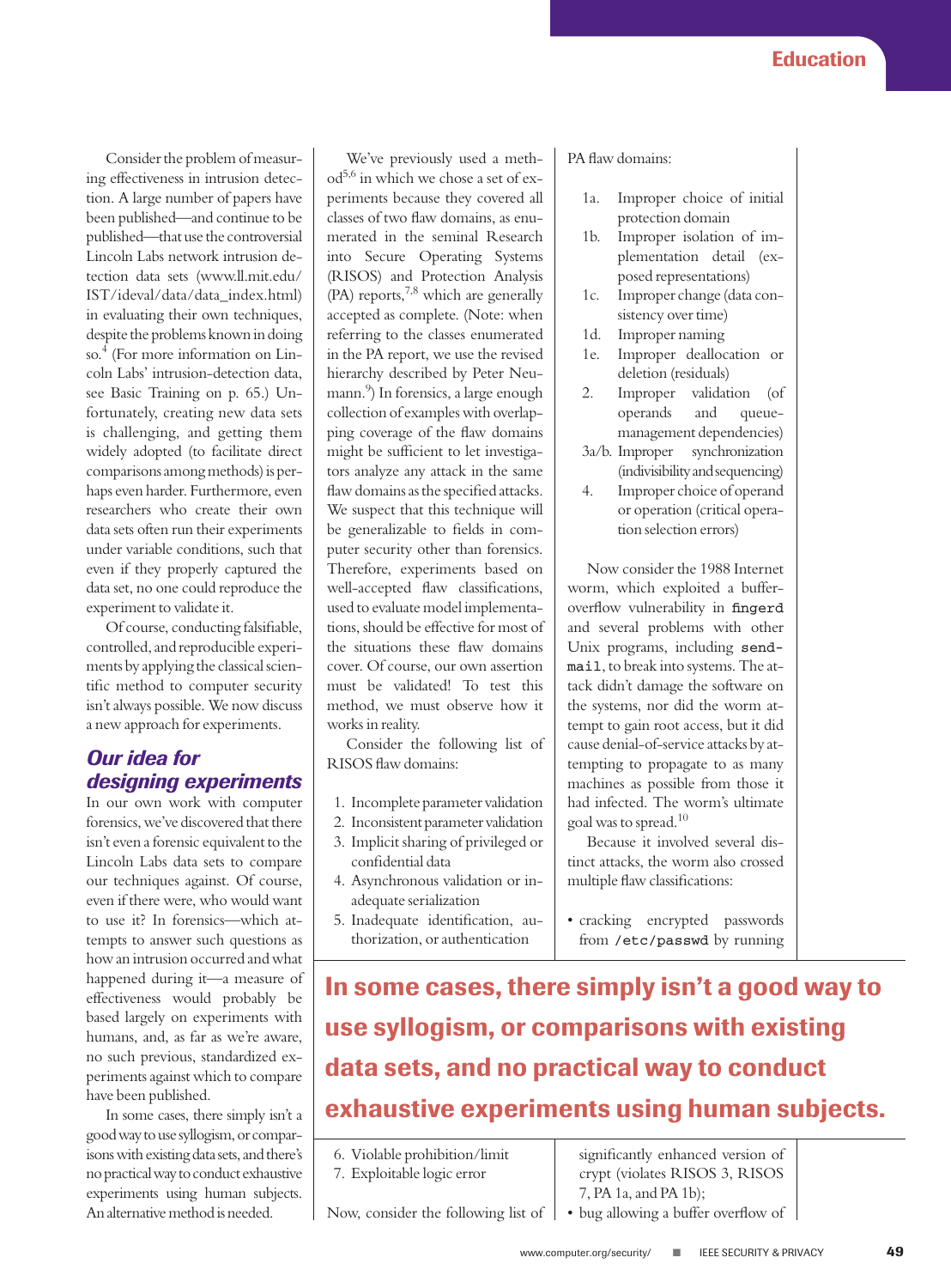### **Table 1. Exploits and corresponding flaw domains.**

| <b>EXPLOIT</b>                     | <b>PROTECTION ANALYSIS</b><br>(PA) FLAW DOMAINS |                           |                           |              |                           |                           |                           |   | <b>RESEARCH INTO SECURE OPERATING</b><br>SYSTEMS (RISOS) FLAW DOMAINS |                |                           |                           |                           |                           |                           |
|------------------------------------|-------------------------------------------------|---------------------------|---------------------------|--------------|---------------------------|---------------------------|---------------------------|---|-----------------------------------------------------------------------|----------------|---------------------------|---------------------------|---------------------------|---------------------------|---------------------------|
|                                    | <b>1A</b>                                       | 1B                        | 1C                        | 1D           | 1E                        | $\overline{2}$            | 3A/B                      | 4 | 1                                                                     | $\overline{2}$ | 3                         | 4                         | 5                         | 6                         | 7                         |
| <b>Buffer overflow</b>             |                                                 | $\boldsymbol{\mathsf{x}}$ | $\boldsymbol{\mathsf{x}}$ |              |                           | $\boldsymbol{\mathsf{x}}$ | $\times$                  |   | $\boldsymbol{\mathsf{x}}$                                             |                |                           |                           |                           | $\boldsymbol{\mathsf{x}}$ |                           |
| Spyware                            | X                                               |                           |                           |              |                           |                           |                           |   |                                                                       |                | $\times$                  |                           |                           |                           |                           |
| Ignoring permissions               |                                                 |                           |                           |              | $\boldsymbol{\mathsf{x}}$ |                           | $\boldsymbol{\mathsf{x}}$ |   |                                                                       |                |                           | $\boldsymbol{\mathsf{x}}$ | $\boldsymbol{\mathsf{x}}$ |                           |                           |
| Authentication                     |                                                 |                           |                           |              |                           | X                         |                           | X |                                                                       |                |                           |                           | $\times$                  |                           |                           |
| Trojan horse                       |                                                 |                           |                           | $\mathsf{x}$ |                           |                           |                           |   |                                                                       |                |                           |                           |                           |                           | $\boldsymbol{\mathsf{x}}$ |
| <b>Bypassing interfaces</b>        | X                                               | $\times$                  | X                         |              |                           |                           |                           |   |                                                                       |                | $\times$                  |                           |                           |                           |                           |
| Parameter validation               |                                                 |                           |                           |              |                           | $\boldsymbol{\mathsf{x}}$ |                           |   |                                                                       | $\mathsf{x}$   |                           |                           |                           |                           |                           |
| Land attack                        |                                                 |                           |                           |              |                           | X                         |                           | X |                                                                       |                | $\times$                  |                           | $\boldsymbol{\mathsf{x}}$ |                           |                           |
| Shared memory injection            | $\mathsf{x}$                                    | $\boldsymbol{\mathsf{x}}$ | $\mathsf{x}$              |              |                           | $\boldsymbol{\mathsf{x}}$ | $\mathsf{x}$              |   |                                                                       |                |                           | $\boldsymbol{\mathsf{x}}$ |                           |                           |                           |
| 1988 Internet worm                 | X                                               | $\times$                  | X                         | x            | X                         | X                         |                           | X | X                                                                     | X              | X                         |                           | $\boldsymbol{\mathsf{x}}$ | X                         | X                         |
| Christma exec worm                 | X                                               |                           |                           | $\mathsf{x}$ |                           |                           |                           |   |                                                                       |                | $\boldsymbol{\mathsf{x}}$ |                           |                           |                           |                           |
| Network file system (NFS) exploits | X                                               | X                         |                           |              |                           | X                         |                           | X |                                                                       |                | x                         |                           | $\boldsymbol{\mathsf{x}}$ | x                         |                           |

the fingerd daemon (RISOS 1, RISOS 6, and PA 2);

- bug involving improper checking of arguments in sendmail (RISOS 2 and PA 4); and
- vulnerability improper trust of hosts rsh and accounts rexec (RISOS 5, PA 1a, and PA 2).

Furthermore, the worm used several techniques, such as renaming itself and removing its command-line arguments after execution, which were defenses for itself rather than explicit attacks. We can categorize these actions under RISOS 7 (exploitable logic error), PA 1c (improper change), PA 1d (improper naming), and PA 1e (improper deallocation or deletion).

After this analysis and categorization, we can compare the results against another attack that exploits the same flaw class. In our forensic analysis work, we discovered this to be a highly useful technique. Table 1 lists the set of exploits we used to test our techniques $<sup>6</sup>$  along with the flaw</sup> domains that each covers.

Using this grid and the experimental results, we could forensically observe and analyze attacks that exploited a subset of the flaws (for example, the simple buffer overflow) from another attack (for example, the 1988 Internet worm). To do so, we recorded the forensic information demanded by the attack that exploits more flaws. Our experience also extended to all other equivalent flaws and subsets of other flaws in the attack examples that we analyzed.

This method doesn't obviate the need to apply the scientific method, nor does it allow researchers to bypass good scientific practice. Many more tests are needed to verify this method of scientific experimentation. Furthermore, the method's success might also vary highly with the flaw classes' quality, the number of experiments performed, and the flaw-class coverage achieved. In the interim, this method appears valuable and deserves further experimentation and analysis.

**C**omputer security experiments must ultimately use the scientific method, including well-defined, highly regarded data sets, to compare new and existing results. But our initial results suggest that computer security experimentation based on sufficient coverage of classes of flaw classifications shows promise. Ultimately, of course, our methods must also prove to be effective using one of the two classical methodsexperimental validation with wellaccepted data sets or formal proof and we intend to perform such experiments in the future. The result could help more computer security researchers produce and present scientifically valid data. It might even help to bring computer security research on par with animating the dead, and thus satisfy the rantings of a certain fictional scientist, who protested: "I am a scientist, not a philosopher!"<sup>11</sup>

#### *References*

- 1. M. Bishop, *Computer Security: Art and Science*, Addison-Wesley Professional, 2002.
- 2. S. Peisert and M. Bishop, "How to Design Computer Security Experiments," *Proc. 5th World Conf. Information Security Education* (WISE), Springer, 2007, pp. 141–148.
- 3. M. Brooks, *Blazing Saddles*, Warner Brothers, 1974.
- 4. J. McHugh, "Testing Intrusion Detection Systems: A Critique of the 1998 and 1999 DARPA Intrusion Detection System Evaluations as Performed by the Lincoln Laboratory," *ACM Trans. Information and System Security* (TISSEC), vol. 3, no. 4, 2000, pp. 262–294.
- 5. S. Peisert et al., "Analysis of Computer Intrusions Using Sequences